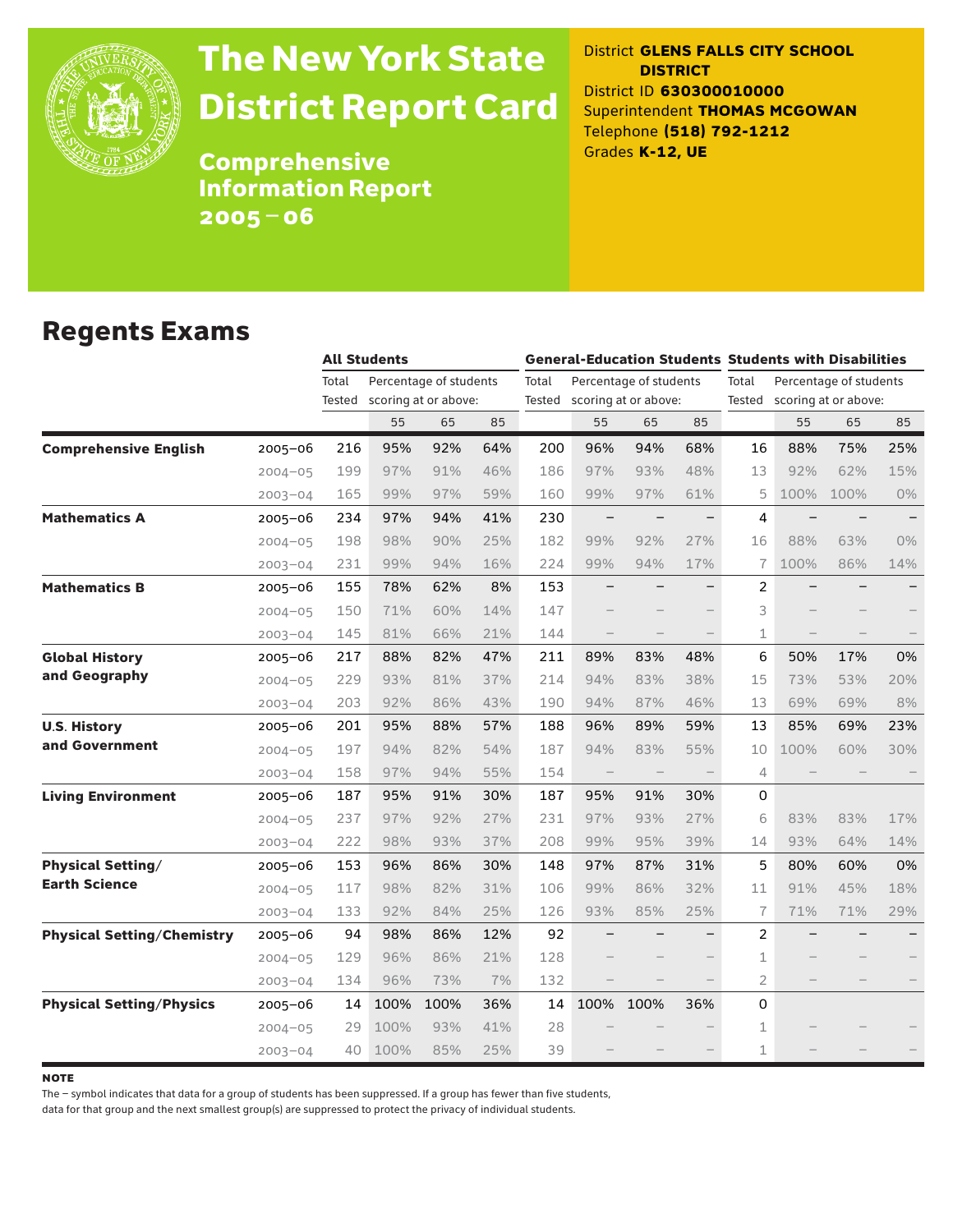#### Regents Exams

|                              |             |                 | <b>All Students</b>                            |     |     |       | <b>General-Education Students Students with Disabilities</b> |                        |     |         |                                                       |    |    |  |
|------------------------------|-------------|-----------------|------------------------------------------------|-----|-----|-------|--------------------------------------------------------------|------------------------|-----|---------|-------------------------------------------------------|----|----|--|
|                              |             | Total<br>Tested | Percentage of students<br>scoring at or above: |     |     | Total | Tested scoring at or above:                                  | Percentage of students |     | Total   | Percentage of students<br>Tested scoring at or above: |    |    |  |
|                              |             |                 | 55                                             | 65  | 85  |       | 55                                                           | 65                     | 85  |         | 55                                                    | 65 | 85 |  |
| <b>Comprehensive French</b>  | $2005 - 06$ | 52              | 100%                                           | 98% | 71% | 51    |                                                              |                        |     | 1       |                                                       |    |    |  |
|                              | $2004 - 05$ | 65              | 100%                                           | 97% | 51% | 65    | 100%                                                         | 97%                    | 51% | 0       |                                                       |    |    |  |
|                              | $2003 - 04$ | 54              | 98%                                            | 94% | 59% | 54    | 98%                                                          | 94%                    | 59% | 0       |                                                       |    |    |  |
| <b>Comprehensive German</b>  | $2005 - 06$ | $\mathbf 0$     |                                                |     |     | 0     |                                                              |                        |     | 0       |                                                       |    |    |  |
|                              | $2004 - 05$ | 0               |                                                |     |     | 0     |                                                              |                        |     | $\circ$ |                                                       |    |    |  |
|                              | $2003 - 04$ | $\circ$         |                                                |     |     | 0     |                                                              |                        |     | 0       |                                                       |    |    |  |
| <b>Comprehensive Hebrew</b>  | $2005 - 06$ | $\mathbf 0$     |                                                |     |     | 0     |                                                              |                        |     | 0       |                                                       |    |    |  |
|                              | $2004 - 05$ | $\circ$         |                                                |     |     | 0     |                                                              |                        |     | 0       |                                                       |    |    |  |
|                              | $2003 - 04$ | 0               |                                                |     |     | 0     |                                                              |                        |     | $\circ$ |                                                       |    |    |  |
| <b>Comprehensive Italian</b> | $2005 - 06$ | 0               |                                                |     |     | 0     |                                                              |                        |     | 0       |                                                       |    |    |  |
|                              | $2004 - 05$ | $\circ$         |                                                |     |     | 0     |                                                              |                        |     | 0       |                                                       |    |    |  |
|                              | $2003 - 04$ | 0               |                                                |     |     | 0     |                                                              |                        |     | 0       |                                                       |    |    |  |
| <b>Comprehensive Latin</b>   | $2005 - 06$ | 0               |                                                |     |     | 0     |                                                              |                        |     | 0       |                                                       |    |    |  |
|                              | $2004 - 05$ | $\circ$         |                                                |     |     | 0     |                                                              |                        |     | $\circ$ |                                                       |    |    |  |
|                              | $2003 - 04$ | 0               |                                                |     |     | 0     |                                                              |                        |     | 0       |                                                       |    |    |  |
| <b>Comprehensive Spanish</b> | $2005 - 06$ | 90              | 98%                                            | 96% | 36% | 90    | 98%                                                          | 96%                    | 36% | 0       |                                                       |    |    |  |
|                              | $2004 - 05$ | 98              | 98%                                            | 92% | 51% | 96    |                                                              |                        |     | 2       |                                                       |    |    |  |
|                              | $2003 - 04$ | 81              | 100%                                           | 99% | 49% | 81    | 100%                                                         | 99%                    | 49% | 0       |                                                       |    |    |  |

#### **NOTE**

The – symbol indicates that data for a group of students has been suppressed. If a group has fewer than five students,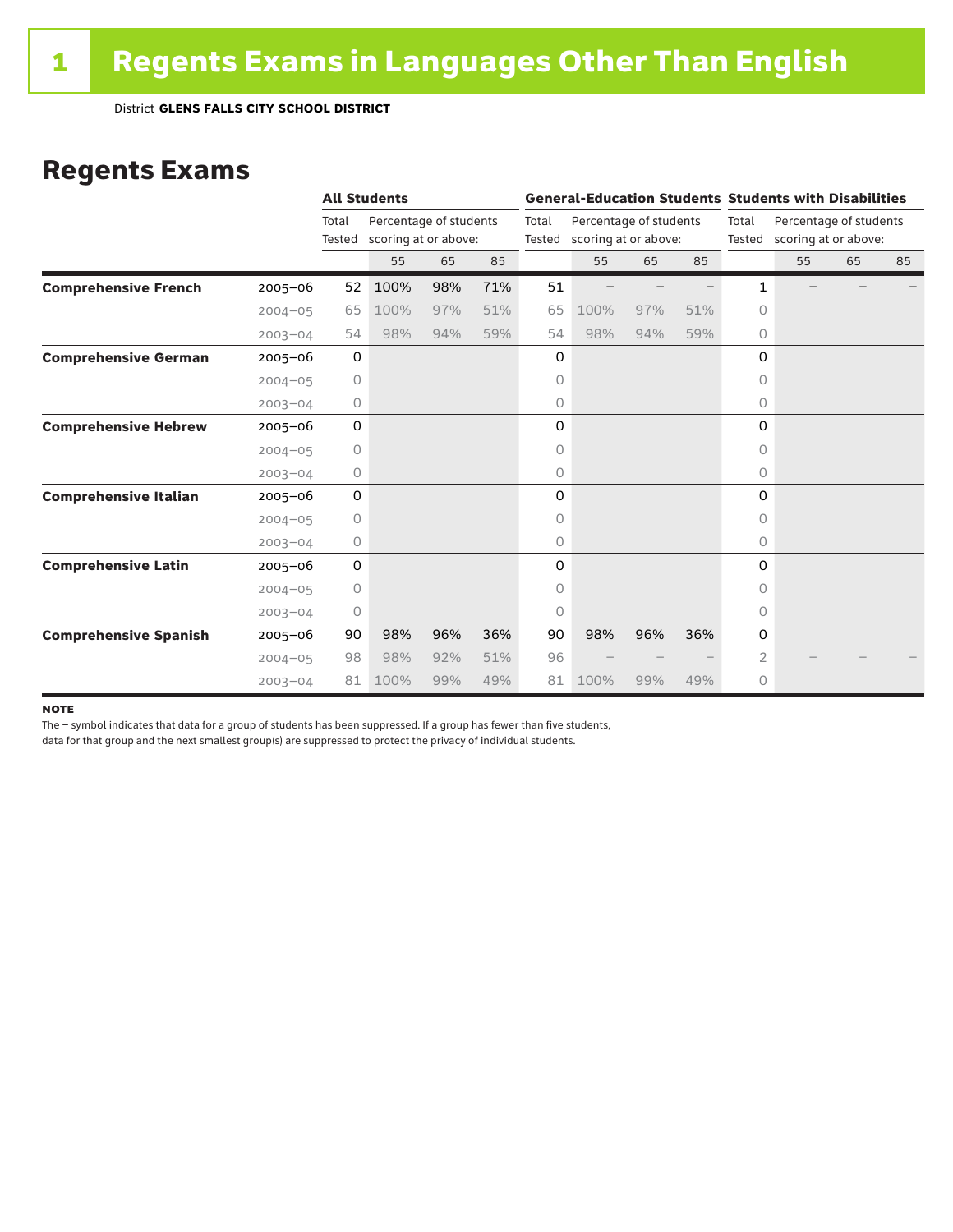District **GLENS FALLS CITY SCHOOL DISTRICT**

# Regents Competency Tests

|                       |             | <b>All Students</b> |                          |                     |                        | <b>General-Education Students Students with Disabilities</b> |                        |
|-----------------------|-------------|---------------------|--------------------------|---------------------|------------------------|--------------------------------------------------------------|------------------------|
|                       |             | <b>Total Tested</b> | <b>Percent Passing</b>   | <b>Total Tested</b> | <b>Percent Passing</b> | <b>Total Tested</b>                                          | <b>Percent Passing</b> |
| <b>Mathematics</b>    | 2005-06     | 1                   |                          | 0                   |                        | 1                                                            |                        |
|                       | $2004 - 05$ | 2                   |                          | $\circ$             |                        | 2                                                            |                        |
|                       | $2003 - 04$ | 2                   | $\overline{\phantom{0}}$ | 1                   |                        | 1                                                            |                        |
| <b>Science</b>        | 2005-06     | $\overline{2}$      |                          | 2                   |                        | 0                                                            |                        |
|                       | $2004 - 05$ | 2                   |                          | 0                   |                        | 2                                                            |                        |
|                       | $2003 - 04$ | 0                   |                          | 0                   |                        | 0                                                            |                        |
| <b>Reading</b>        | 2005-06     | 1                   |                          | 0                   |                        | 1                                                            |                        |
|                       | $2004 - 05$ | 0                   |                          | $\Omega$            |                        | 0                                                            |                        |
|                       | $2003 - 04$ | 4                   |                          | $\circ$             |                        | 4                                                            |                        |
| <b>Writing</b>        | 2005-06     | 1                   |                          | 0                   |                        | $\mathbf{1}$                                                 |                        |
|                       | $2004 - 05$ |                     |                          | 0                   |                        | 1                                                            |                        |
|                       | $2003 - 04$ | 3                   |                          | $\circ$             |                        | 3                                                            |                        |
| <b>Global Studies</b> | 2005-06     | 5                   | 40%                      | 3                   |                        | 2                                                            |                        |
|                       | $2004 - 05$ | 6                   | 67%                      | 3                   |                        | 3                                                            |                        |
|                       | $2003 - 04$ | 4                   | $\overline{\phantom{m}}$ | $\circ$             |                        | 4                                                            |                        |
| <b>U.S. History</b>   | 2005-06     | 0                   |                          | 0                   |                        | 0                                                            |                        |
| and Government        | $2004 - 05$ | 8                   | 100%                     | 6                   |                        | 2                                                            |                        |
|                       | $2003 - 04$ | 0                   |                          | $\circ$             |                        | 0                                                            |                        |

#### **NOTE**

The – symbol indicates that data for a group of students has been suppressed. If a group has fewer than five students,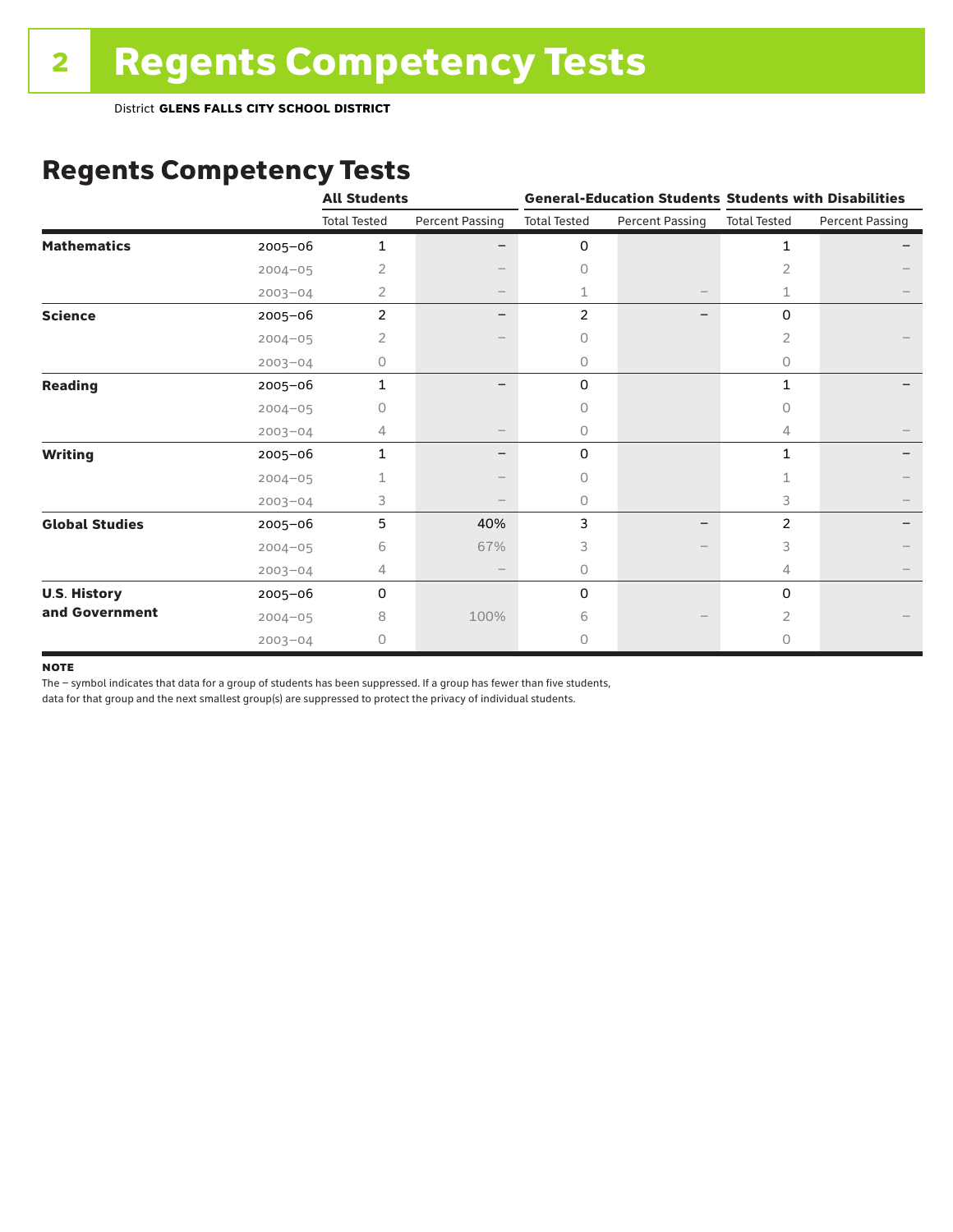# Second Language Proficiency Examinations

|                |             | <b>All Students</b> |                  | <b>General-Education Students Students with Disabilities</b> |                  |                     |                  |
|----------------|-------------|---------------------|------------------|--------------------------------------------------------------|------------------|---------------------|------------------|
|                |             | <b>Total Tested</b> | Percent Passing: | <b>Total Tested</b>                                          | Percent Passing: | <b>Total Tested</b> | Percent Passing: |
| <b>French</b>  | $2005 - 06$ | 0                   |                  | 0                                                            |                  | 0                   |                  |
|                | $2004 - 05$ | 0                   |                  | 0                                                            |                  | Ω                   |                  |
|                | $2003 - 04$ | 0                   |                  | 0                                                            |                  | O                   |                  |
| German         | 2005-06     | 0                   |                  | 0                                                            |                  | 0                   |                  |
|                | $2004 - 05$ | 0                   |                  | 0                                                            |                  | 0                   |                  |
|                | $2003 - 04$ | 0                   |                  | 0                                                            |                  | 0                   |                  |
| Italian        | 2005-06     | 0                   |                  | 0                                                            |                  | 0                   |                  |
|                | $2004 - 05$ | Ω                   |                  | 0                                                            |                  | $\Omega$            |                  |
|                | $2003 - 04$ | 0                   |                  | 0                                                            |                  | 0                   |                  |
| Latin          | 2005-06     | $\Omega$            |                  | 0                                                            |                  | $\Omega$            |                  |
|                | $2004 - 05$ | Ω                   |                  | Ω                                                            |                  | O                   |                  |
|                | $2003 - 04$ | 0                   |                  | 0                                                            |                  | 0                   |                  |
| <b>Spanish</b> | 2005-06     | 0                   |                  | 0                                                            |                  | 0                   |                  |
|                | $2004 - 05$ | 0                   |                  | 0                                                            |                  | 0                   |                  |
|                | $2003 - 04$ | 0                   |                  | Ω                                                            |                  | O                   |                  |

#### **NOTE**

The – symbol indicates that data for a group of students has been suppressed. If a group has fewer than five students,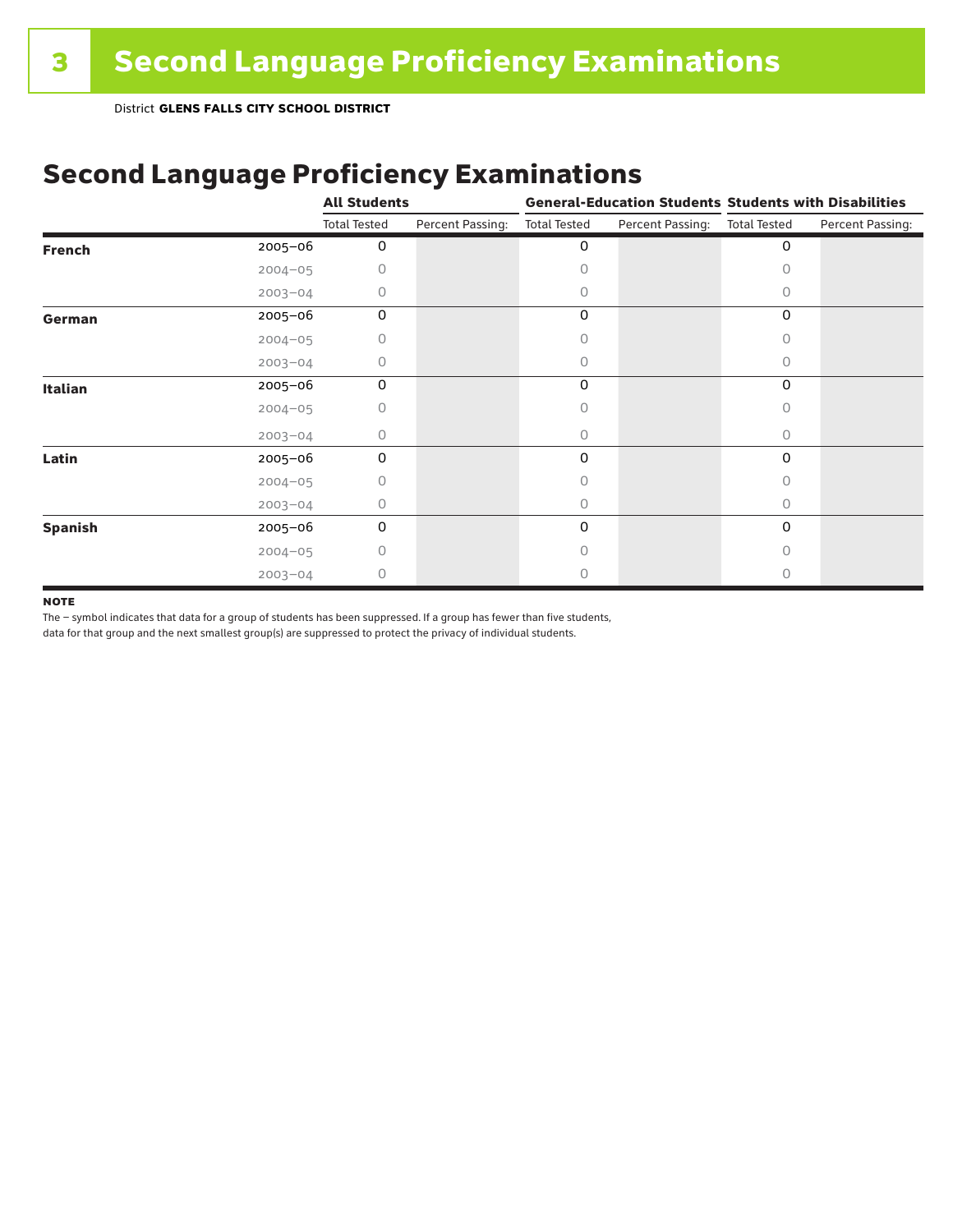#### New York State English as a Second Language Achievement Test (NYSESLAT)

|                  |             |                | <b>All Students</b> |                                   |                   | <b>General-Education Students</b> |  |                                   |  | <b>Students with Disabilities</b> |         |  |                                   |       |
|------------------|-------------|----------------|---------------------|-----------------------------------|-------------------|-----------------------------------|--|-----------------------------------|--|-----------------------------------|---------|--|-----------------------------------|-------|
|                  |             | Total          |                     | Percent of students scoring       |                   | Total                             |  | Percent of students scoring       |  |                                   | Total   |  | Percent of students scoring       |       |
|                  |             |                |                     | Tested in each performance level: |                   |                                   |  | Tested in each performance level: |  |                                   |         |  | Tested in each performance level: |       |
|                  |             |                |                     | Begin. Interm. Adv.               | Prof.             |                                   |  | Begin. Interm. Adv.               |  | Prof.                             |         |  | Begin. Interm. Adv.               | Prof. |
| <b>Listening</b> | 2005-06     | $\overline{2}$ |                     |                                   | -                 | $\overline{c}$                    |  |                                   |  |                                   | 0       |  |                                   |       |
| and Speaking     | $2004 - 05$ | $\overline{2}$ |                     |                                   |                   | $\overline{2}$                    |  |                                   |  |                                   | $\circ$ |  |                                   |       |
| $(Grades K-1)$   | $2003 - 04$ | $\overline{2}$ |                     |                                   | $\qquad \qquad -$ | $\overline{2}$                    |  |                                   |  | $\qquad \qquad -$                 | 0       |  |                                   |       |
| <b>Reading</b>   | $2005 - 06$ | $\overline{c}$ |                     |                                   | $-$               | $\overline{c}$                    |  |                                   |  | $\overline{\phantom{0}}$          | 0       |  |                                   |       |
| and Writing      | $2004 - 05$ | $\overline{2}$ |                     |                                   |                   | $\overline{2}$                    |  |                                   |  |                                   | 0       |  |                                   |       |
| $(Grades K-1)$   | $2003 - 04$ | $\overline{2}$ |                     |                                   |                   | $\overline{2}$                    |  |                                   |  |                                   | 0       |  |                                   |       |
| <b>Listening</b> | $2005 - 06$ | 0              |                     |                                   |                   | 0                                 |  |                                   |  |                                   | 0       |  |                                   |       |
| and Speaking     | $2004 - 05$ | $\bigcirc$     |                     |                                   |                   | 0                                 |  |                                   |  |                                   | 0       |  |                                   |       |
| (Grades $2-4$ )  | $2003 - 04$ | 0              |                     |                                   |                   | $\circ$                           |  |                                   |  |                                   | $\circ$ |  |                                   |       |
| <b>Reading</b>   | 2005-06     | 0              |                     |                                   |                   | 0                                 |  |                                   |  |                                   | 0       |  |                                   |       |
| and Writing      | $2004 - 05$ | 0              |                     |                                   |                   | $\circ$                           |  |                                   |  |                                   | 0       |  |                                   |       |
| $(Grades 2-4)$   | $2003 - 04$ | 0              |                     |                                   |                   | 0                                 |  |                                   |  |                                   | 0       |  |                                   |       |
| <b>Listening</b> | $2005 - 06$ | 0              |                     |                                   |                   | 0                                 |  |                                   |  |                                   | 0       |  |                                   |       |
| and Speaking     | $2004 - 05$ | 0              |                     |                                   |                   | 0                                 |  |                                   |  |                                   | 0       |  |                                   |       |
| $(Grades 5-6)$   | $2003 - 04$ | 0              |                     |                                   |                   | 0                                 |  |                                   |  |                                   | 0       |  |                                   |       |
| <b>Reading</b>   | 2005-06     | 0              |                     |                                   |                   | 0                                 |  |                                   |  |                                   | 0       |  |                                   |       |
| and Writing      | $2004 - 05$ | $\bigcirc$     |                     |                                   |                   | 0                                 |  |                                   |  |                                   | 0       |  |                                   |       |
| $(Grades 5-6)$   | $2003 - 04$ | $\circ$        |                     |                                   |                   | $\circ$                           |  |                                   |  |                                   | 0       |  |                                   |       |
| <b>Listening</b> | $2005 - 06$ | 0              |                     |                                   |                   | 0                                 |  |                                   |  |                                   | 0       |  |                                   |       |
| and Speaking     | $2004 - 05$ | 0              |                     |                                   |                   | 0                                 |  |                                   |  |                                   | 0       |  |                                   |       |
| $(Grades 7-8)$   | $2003 - 04$ | 1              |                     |                                   |                   | 1                                 |  |                                   |  |                                   | 0       |  |                                   |       |
| <b>Reading</b>   | $2005 - 06$ | 0              |                     |                                   |                   | 0                                 |  |                                   |  |                                   | 0       |  |                                   |       |
| and Writing      | $2004 - 05$ | $\bigcirc$     |                     |                                   |                   | $\overline{O}$                    |  |                                   |  |                                   | 0       |  |                                   |       |
| $(Grades 7-8)$   | $2003 - 04$ | $\mathbbm{1}$  |                     |                                   |                   | $\mathbf 1$                       |  |                                   |  |                                   | $\circ$ |  |                                   |       |
| <b>Listening</b> | $2005 - 06$ | 0              |                     |                                   |                   | 0                                 |  |                                   |  |                                   | 0       |  |                                   |       |
| and Speaking     | $2004 - 05$ | 0              |                     |                                   |                   | 0                                 |  |                                   |  |                                   | 0       |  |                                   |       |
| $(Grades g-12)$  | $2003 - 04$ | $\mathbf 1$    |                     |                                   |                   | $\mathbf 1$                       |  |                                   |  |                                   | 0       |  |                                   |       |
| <b>Reading</b>   | $2005 - 06$ | 0              |                     |                                   |                   | 0                                 |  |                                   |  |                                   | 0       |  |                                   |       |
| and Writing      | $2004 - 05$ | 0              |                     |                                   |                   | 0                                 |  |                                   |  |                                   | 0       |  |                                   |       |
| $(Grades g-12)$  | $2003 - 04$ | $\mathbf 1$    |                     |                                   |                   | 1                                 |  |                                   |  |                                   | 0       |  |                                   |       |

#### **NOTE**

The – symbol indicates that data for a group of students has been suppressed. If a group has fewer than five students,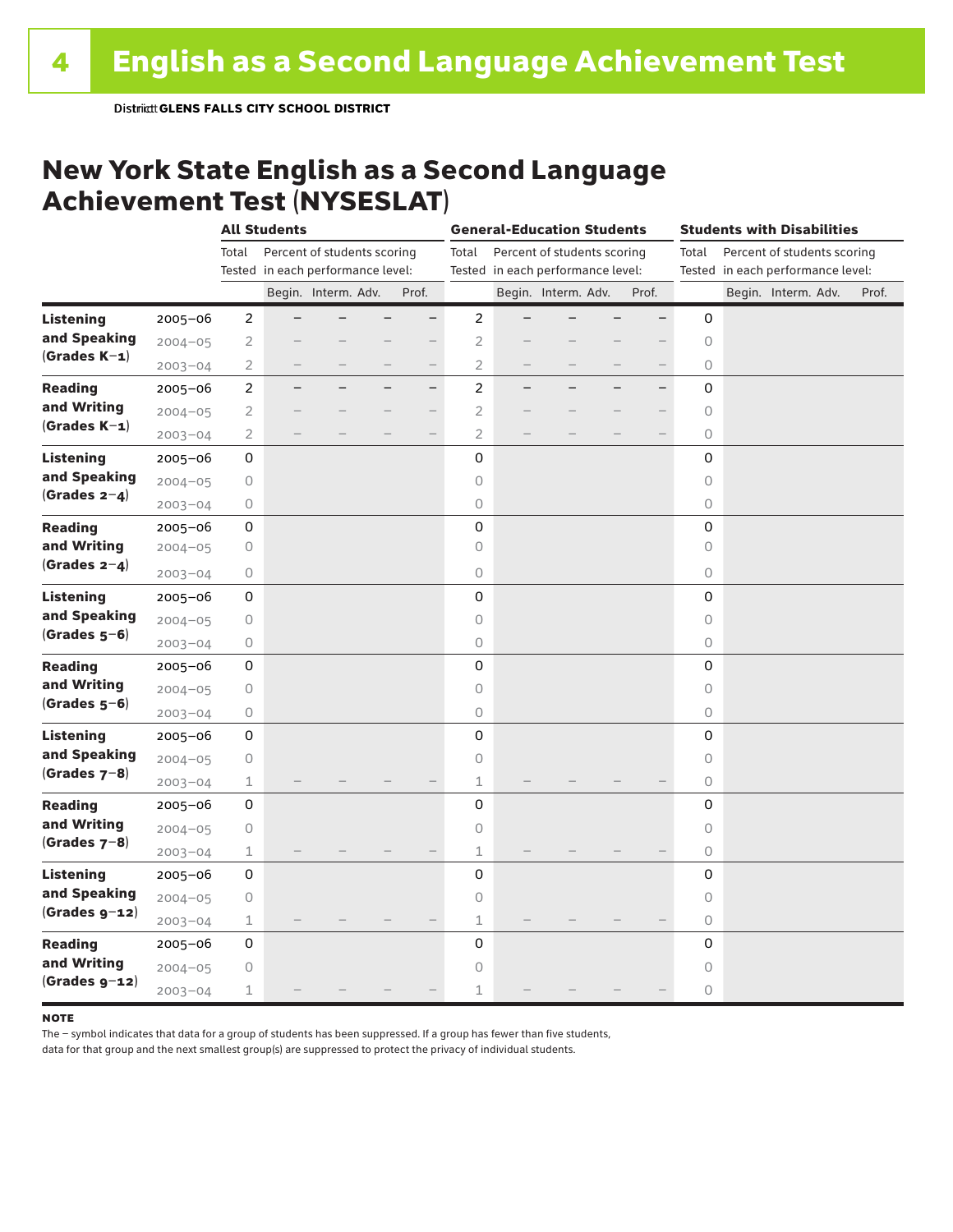# Elementary/Middle-Level Social Studies 2005–06

|                            | <b>All Students</b> |                                                    |     |     |     | <b>General-Education Students</b> |                                                    |     |     |     | <b>Students with Disabilities</b> |                                                    |               |     |     |
|----------------------------|---------------------|----------------------------------------------------|-----|-----|-----|-----------------------------------|----------------------------------------------------|-----|-----|-----|-----------------------------------|----------------------------------------------------|---------------|-----|-----|
|                            | Total               | Percentage of students<br>Tested scoring at level: |     |     |     | Total                             | Percentage of students<br>Tested scoring at level: |     |     |     | Total                             | Percentage of students<br>Tested scoring at level: |               |     |     |
|                            |                     |                                                    |     |     | 4   |                                   |                                                    |     |     | 4   |                                   |                                                    | $\mathcal{P}$ |     | 4   |
| <b>Elementary</b><br>Level | 160                 | 1%                                                 | 7%  | 46% | 46% | 133                               | 2%                                                 | 5%  | 43% | 51% | 27                                | 0%                                                 | 19%           | 63% | 19% |
| <b>Middle Level</b>        | 217                 | 2%                                                 | 27% | 46% | 25% | 210                               | 2%                                                 | 26% | 46% | 26% |                                   | 0%                                                 | 57%           | 29% | 14% |

#### Regents Exams After Four Years 2002 **Total Cohort Performance on**

|                                        | <b>All Students</b>        |           |                                                    |     |  | <b>General-Education Students</b> |                                    |     |              |                         | <b>Students with Disabilities</b> |                                    |     |              |                          |
|----------------------------------------|----------------------------|-----------|----------------------------------------------------|-----|--|-----------------------------------|------------------------------------|-----|--------------|-------------------------|-----------------------------------|------------------------------------|-----|--------------|--------------------------|
|                                        | ohort<br>o<br>亩<br>$\circ$ |           | Percentage of<br>students scoring:<br>65-84 85-100 |     |  | Cohort<br>ᅙ<br>띧                  | Percentage of<br>students scoring: |     |              | Approved<br>Alternative | Cohort<br>ē<br>문                  | Percentage of<br>students scoring: |     |              | Approved<br>Alternatives |
|                                        |                            | $55 - 64$ |                                                    |     |  |                                   | $55 - 64$                          |     | 65-84 85-100 |                         |                                   | $55 - 64$                          |     | 65-84 85-100 |                          |
| <b>Global History</b><br>and Geography | 234                        | 5%        | 33%                                                | 39% |  | 196                               | 6%                                 | 35% | 45%          |                         | 38                                | 0%                                 | 24% | 5%           |                          |
| <b>U.S. History</b><br>and Government  | 234                        | 9%        | 24%                                                | 44% |  | 196                               | 9%                                 | 26% | 52%          |                         | 38                                | 8%                                 | 13% | 8%           |                          |
| <b>Science</b>                         | 234                        | 2%        | 47%                                                | 33% |  | 196                               | 2%                                 | 53% | 38%          |                         | 38                                | 0%                                 | 21% | 11%          |                          |

# New York State Alternate Assessments (NYSAA) 2005–06

|                         | All Students |                                                |   |   |  |  |  |  |  |  |  |
|-------------------------|--------------|------------------------------------------------|---|---|--|--|--|--|--|--|--|
|                         | Total        | Number of students scoring<br>Tested at Level: |   |   |  |  |  |  |  |  |  |
|                         |              | 1                                              | 2 | 3 |  |  |  |  |  |  |  |
| <b>Elementary Level</b> |              |                                                |   |   |  |  |  |  |  |  |  |
| <b>Social Studies</b>   | O            |                                                |   |   |  |  |  |  |  |  |  |
| <b>Middle Level</b>     |              |                                                |   |   |  |  |  |  |  |  |  |
| Social Studies          | 1            |                                                |   |   |  |  |  |  |  |  |  |
| <b>Secondary Level</b>  |              |                                                |   |   |  |  |  |  |  |  |  |
| <b>Social Studies</b>   | 1            |                                                |   |   |  |  |  |  |  |  |  |
| Science                 | 1            |                                                |   |   |  |  |  |  |  |  |  |
|                         |              |                                                |   |   |  |  |  |  |  |  |  |

All Canada

The New York State Alternate Assessment (NYSAA) is for students with severe cognitive disabilities. Results for students taking the NYSAA in English language arts, mathematics, and science at the elementary and middle levels and in the English and mathematics at the secondary level are available in the *Accountability and Overview Report* part of *The New York State Report Card*.

The – symbol indicates that data for a group of students has been suppressed. If a group has fewer than five students, data for that group and the next smallest group(s) are suppressed to protect the privacy of individual students.

**NOTE**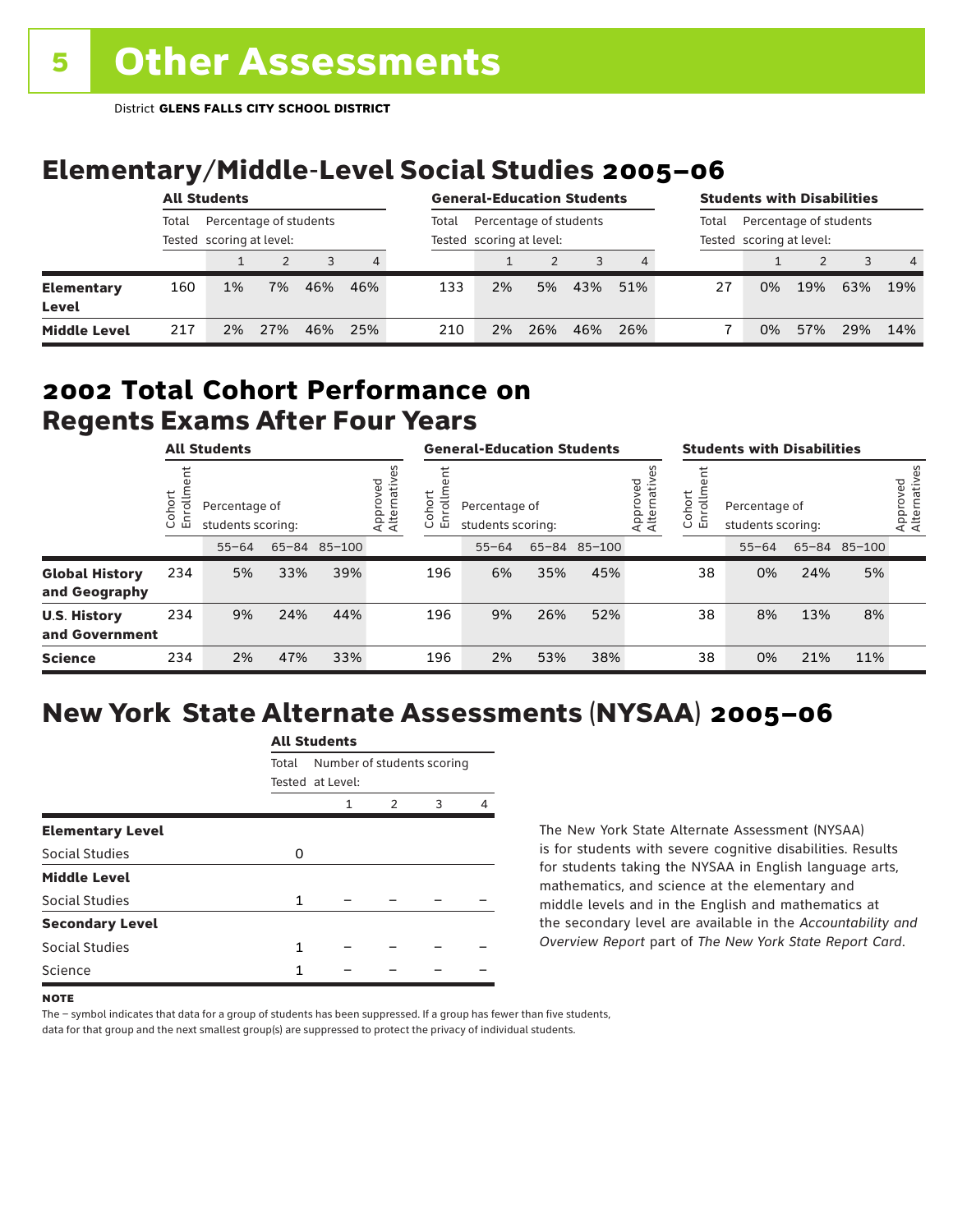District **GLENS FALLS CITY SCHOOL DISTRICT**

# High School Completers

|                                    |             | <b>All Students</b>   |                            |                       | <b>General-Education Students</b> | <b>Students with Disabilities</b> |                            |
|------------------------------------|-------------|-----------------------|----------------------------|-----------------------|-----------------------------------|-----------------------------------|----------------------------|
|                                    |             | Number<br>of Students | Percentage<br>of Graduates | Number<br>of Students | Percentage<br>of Graduates        | Number<br>of Students             | Percentage<br>of Graduates |
| <b>Total Graduates</b>             | $2005 - 06$ | 176                   | 100%                       | 167                   | 100%                              | 9                                 | 100%                       |
|                                    | $2004 - 05$ | 160                   | 100%                       | 153                   | 100%                              | 7                                 | 100%                       |
|                                    | $2003 - 04$ | 157                   | 100%                       | 143                   | 100%                              | 14                                | 100%                       |
| <b>Receiving a Regents Diploma</b> | $2005 - 06$ | 154                   | 88%                        | 146                   | 87%                               | 8                                 | 89%                        |
|                                    | $2004 - 05$ | 142                   | 89%                        | 140                   | 92%                               | $\overline{2}$                    | 29%                        |
|                                    | $2003 - 04$ | 116                   | 74%                        | 112                   | 78%                               | 4                                 | 29%                        |
| <b>Receiving a Regents Diploma</b> | $2005 - 06$ | 84                    | 48%                        | 83                    | 50%                               | $\mathbf{1}$                      | 11%                        |
| with Advanced Designation          | $2004 - 05$ | 72                    | 45%                        | 72                    | 47%                               | 0                                 |                            |
|                                    | $2003 - 04$ | 0                     |                            | 0                     |                                   | 0                                 |                            |
| <b>Receiving an</b>                | $2005 - 06$ | 5                     | N/A                        | 0                     |                                   | 5                                 | N/A                        |
| <b>Individualized Education</b>    | $2004 - 05$ | 9                     | N/A                        | 0                     |                                   | 9                                 | N/A                        |
| Program (IEP) Diploma              | $2003 - 04$ |                       | N/A                        | 0                     |                                   | 7                                 | N/A                        |

NOTE An NA indicates that the diploma was not available in that year.

### High School Noncompleters

|                              |             | <b>All Students</b>   |                           |                       | <b>General-Education Students</b> | <b>Students with Disabilities</b> |                           |  |  |
|------------------------------|-------------|-----------------------|---------------------------|-----------------------|-----------------------------------|-----------------------------------|---------------------------|--|--|
|                              |             | Number<br>of Students | Percentage<br>of Students | Number<br>of Students | Percentage<br>of Students         | Number<br>of Students             | Percentage<br>of Students |  |  |
| <b>Dropped Out</b>           | $2005 - 06$ | 8                     | 1%                        | 7                     | 1%                                | 1                                 | 2%                        |  |  |
|                              | $2004 - 05$ | 13                    | $1\%$                     | 11                    | $1\%$                             | $\overline{2}$                    | 3%                        |  |  |
|                              | $2003 - 04$ | $\overline{9}$        | $1\%$                     |                       | $1\%$                             | 2                                 | 2%                        |  |  |
| <b>Entered Approved High</b> | $2005 - 06$ | 6                     | 1%                        | 5                     | 1%                                | 1                                 | 2%                        |  |  |
| <b>School Equivalency</b>    | $2004 - 05$ | 15                    | 2%                        | 11                    | $1\%$                             | 4                                 | 5%                        |  |  |
| <b>Preparation Program</b>   | $2003 - 04$ |                       | $1\%$                     | 4                     | $0\%$                             | 3                                 | 3%                        |  |  |
| <b>Total Noncompleters</b>   | $2005 - 06$ | 14                    | 2%                        | 12                    | 1%                                | 2                                 | 4%                        |  |  |
|                              | $2004 - 05$ | 28                    | 3%                        | 22                    | 3%                                | 6                                 | 8%                        |  |  |
|                              | $2003 - 04$ | 16                    | 2%                        | 11                    | $1\%$                             | 5                                 | 5%                        |  |  |

# Post-secondary Plans of 2005–06 **Graduates**

|                                | <b>All Students</b>   |                           |                       | <b>General-Education Students</b> | <b>Students with Disabilities</b> |                           |  |
|--------------------------------|-----------------------|---------------------------|-----------------------|-----------------------------------|-----------------------------------|---------------------------|--|
|                                | Number<br>of Students | Percentage<br>of Students | Number<br>of Students | Percentage<br>of Students         | Number<br>of Students             | Percentage<br>of Students |  |
| To 4-year College              | 89                    | 51%                       | 87                    | 52%                               |                                   | 22%                       |  |
| To 2-year College              | 70                    | 40%                       | 66                    | 40%                               | 4                                 | 44%                       |  |
| <b>To Other Post-secondary</b> |                       | 1%                        | 2                     | 1%                                | O                                 |                           |  |
| <b>To the Military</b>         | 5                     | 3%                        | 3                     | 2%                                | າ                                 | 22%                       |  |
| <b>To Employment</b>           | 6                     | 3%                        | 6                     | 4%                                | 0                                 |                           |  |
| <b>To Adult Services</b>       |                       |                           | 0                     |                                   | 0                                 |                           |  |
| <b>To Other Known Plans</b>    | 4                     | 2%                        | 3                     | 2%                                |                                   | 11%                       |  |
| <b>Plan Unknown</b>            |                       |                           | 0                     |                                   | 0                                 |                           |  |